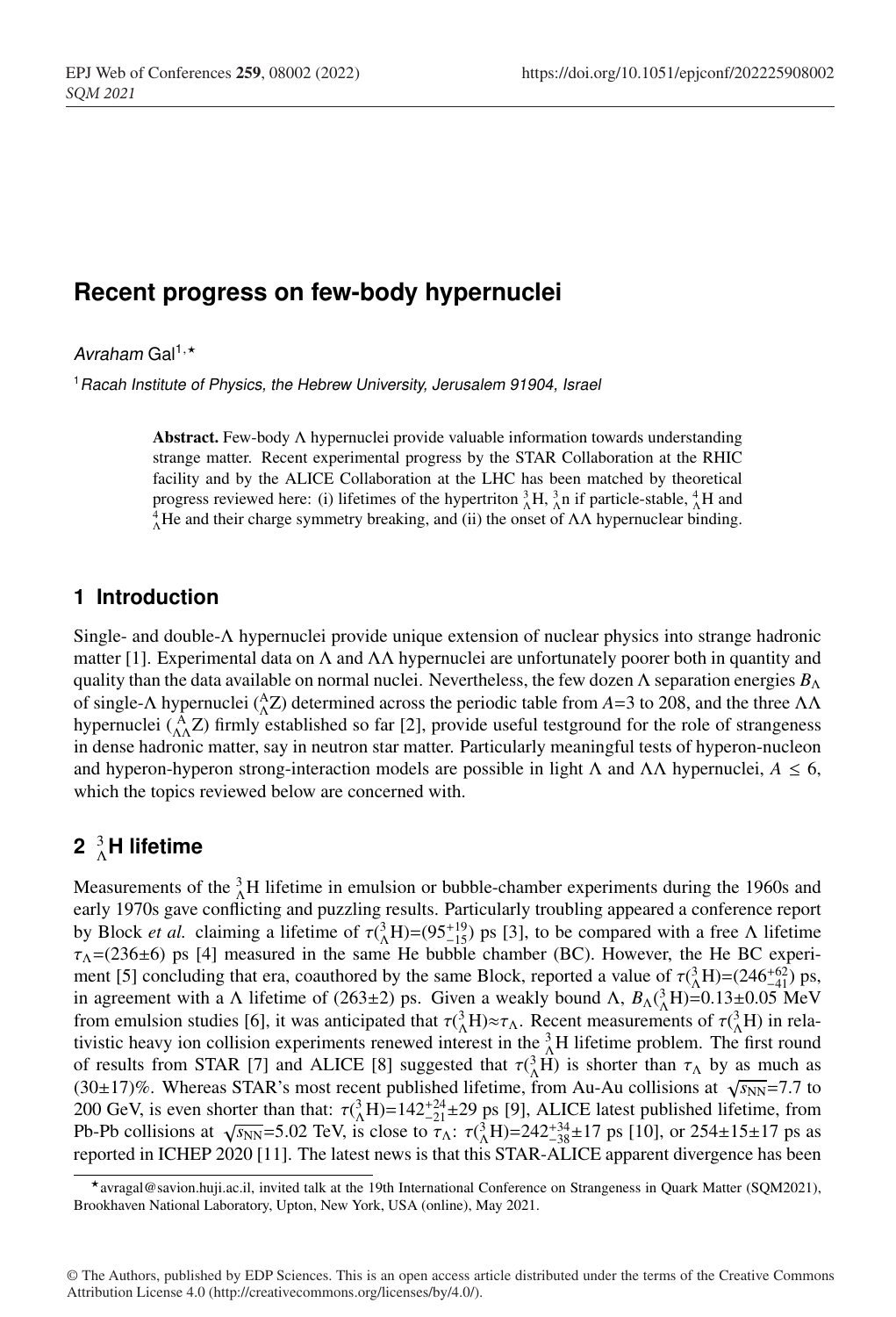resolved by new lifetime measurements in Au-Au collisions at  $\sqrt{s_{NN}}=3$  GeV reported by STAR at SQM2021:  $\tau({}^{3}_{\Lambda}H)$ =231±29±37 ps [12].

**Table 1.** Calculated hypertriton weak decay rates  $\Gamma(\Lambda^3 H_{gs})$  in units of the free- $\Lambda$  decay rate  $\Gamma_\Lambda$ , using  $\Lambda^3 H(\frac{1}{2})$  $^{\mathrm{+}}$ wavefunctions that satisfy  $B_\Lambda(^3_\Lambda H)$ =0.13±0.05 MeV from emulsion studies [6], and two-body branching ratios  $R_3 = \Gamma(\frac{3}{\Lambda}H \rightarrow \pi^- + \frac{3}{\Lambda}He)/\Gamma(\frac{3}{\Lambda}H \rightarrow \pi^- + \text{all}).$  The underlined  $R_3$  value is the BC world-average experimental value [5].

| Source                | Method                         | $\pi$ FSI | $R_3$           | $(\Lambda^3 H)/\Gamma_\Lambda$ |
|-----------------------|--------------------------------|-----------|-----------------|--------------------------------|
| RD (1966) [13]        | closure- $\Delta$ pn           | no        |                 | 1.14                           |
| Congleton (1992) [14] | $closure-Ad$                   | no        | $0.33 \pm 0.02$ | 1.15                           |
| Kamada (1998) [15]    | Faddeev-Apn                    | no        | 0.379           | 1.06                           |
| GG (2019) [16]        | closure-Faddeev-Apn            | no        | 0.362           | $1.11 \pm 0.01$                |
| HH (2020) [17]        | $\#EFT(LO)$ -Ad                | no        | $0.37 \pm 0.05$ | $0.98 \pm 0.15$                |
| GG (2019) [16]        | closure-Faddeev-Apn            | yes       | 0.357           | $1.23 \pm 0.02$                |
| POGFG (2020) [18]     | $\pi EFT(LO)$ Apn+ $\Sigma NN$ | yes       | $0.35 \pm 0.04$ | $1.38_{-0.14}^{+0.18}$         |
|                       |                                |           |                 |                                |

A taste of what Theory has to say about the hypertriton lifetime is demonstrated by a representative selection of  ${}^{3}_{\Lambda}H_{g.s.}({}^{1}_{2}$ <sup>+</sup>) lifetime calculations assembled in Table 1. Its upper part lists works that disregard pion final-state interaction ( $\pi$ FSI). The closure approximation was used in Refs. [13, 14, 16], whereas the other two works [15, 17] accounted microscopically for the outgoing nucleon phase space and FSI. The lifetimes  $\tau({}^3_\Lambda H)=1/\Gamma({}^3_\Lambda H)$  derived from this upper part are shorter than  $\tau_\Lambda$  by less than 13%. In contrast, the two works listed in the lower part of the table suggest  ${}_{\Lambda}^{3}H$  lifetimes shorter than  $\tau_{\Lambda}$  by more than 20%, owing primarily to  $\pi$ FSI where outgoing-pion plane waves are superseded by realistic pion distorted waves. This enhances  $\Gamma(\Lambda^3)$  by about 10% [16], or more realistically by 15% [18]. Interestingly, the recent  $\pi$ EFT work [18] is the only one that bothered to address the small  $ΣNN$  components, of order  $≤1%$  probability, in the Λ*NN* dominated  $^3_Λ$ H. A relatively large reduction of  $\Gamma(\Lambda^3)$  by  $\approx 10\%$  was found, owing to interference between the  $\Sigma \to N\pi$  and  $\Lambda \to N\pi$  weak-decay amplitudes. This effect was disregarded by Kamada *et al.* [15], thereby rendering their widely cited lifetime questionable.

The  ${}_{\Lambda}^{3}$ H lifetime results shown in Table 1 hold generally for  ${}_{\Lambda}^{3}$ H wavefunctions corresponding to given  $B_\Lambda$  values within the emulsion  $B_\Lambda(^3_\Lambda H)$ =0.13±0.05 MeV interval. The  $B_\Lambda$  dependence of  $\tau(^3_\Lambda H)$ was studied in two of these works, with almost  $B_\Lambda$ -independent lifetime calculated in LO *π*EFT [17] and a rather strong  $B_\Lambda$  dependence LO  $\pi$ EFT [18], as shown in Fig. 1. The three red points in the figure correspond to three distinct values of  $B_\Lambda({}^3_\Lambda H)$  reached by considering ultraviolet (UV) cutoff  $\Lambda_{UV}$  values smaller than  $\Lambda_{UV}$ =1200 MeV, beginning at which convergence is assured. This amounts to slightly varying the  $\pi$ EFT short-range input. The resulting  $B_\Lambda$  dependence of the computed twobody decay rate  $\Gamma(\frac{3}{4}H \rightarrow 3He + \pi^-)$  is satisfied by the blue points, all for  $\Lambda_{UV}$ =1200 MeV, obtained by varying systematically within allowed uncertainties some of the NN and YN chiral fit data [19]. Of the three red points, the middle one is that highlighted in Table 1 while the left one corresponds to  $B_\Lambda(^3_\Lambda H)$ =0.069 MeV and  $\tau(^3_\Lambda H)$ =234±27 ps, a lifetime compatible with both ALICE and STAR new preliminary lifetime values [11, 12].

Given the strong correlation found in the  $\pi$ EFT calculation [18] between  $B_\Lambda(^3_\Lambda H)$  and  $\tau(^3_\Lambda H)$ , a  $^3_\Lambda H$ lifetime as close to  $\tau_{\Lambda}$  supports ALICE preliminary value  $B_{\Lambda}({}^{3}_{\Lambda}H)$ =0.05±0.06±0.10 MeV [20] over STAR's published value  $0.41 \pm 0.12 \pm 0.11$  MeV [21]. As demonstrated in Ref. [18], going to as high values of  $B_\Lambda({}^3_\Lambda H)$  would lead to considerably shorter values of  $\tau({}^3_\Lambda H)$ , which are compatible perhaps with STAR's published value [9], but are incompatible with STAR's new preliminary value [12].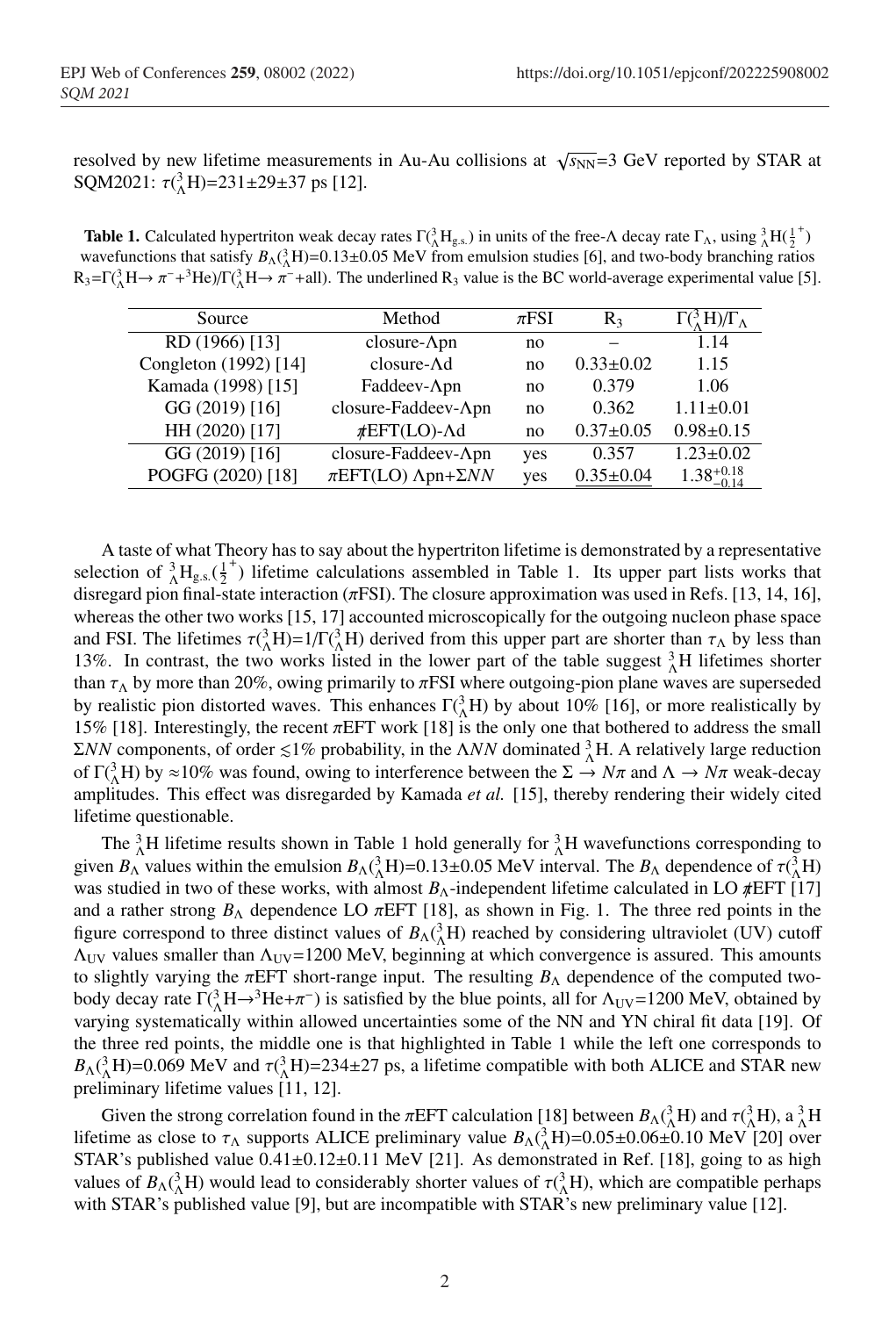

Figure 1.  $\Gamma(\Lambda^3 H \to \pi^- + ^3He)$  vs.  $B_\Lambda(\Lambda^3 H)$  in  $\pi EFT$  [19]. The three red points are from Ref. [18], see text.

## **3** <sup>3</sup> <sup>Λ</sup>**n lifetime**

 $^{3}_{\Lambda}$ n was conjectured by the HypHI GSI Collaboration [22] to be particle stable, while unstable unanimously in recent theoretical calculations [23–25]. In  $^3_\Lambda$ n decays induced by  $\Lambda \to p + \pi^-$ , where  $\lambda_{\Lambda}^3$ n neutrons are spectators, the  $\lambda_{\Lambda}^3$ n →  $(pnn) + \pi^-$  weak decay rate is given in the closure approximation essentially by the  $\Lambda \to p + \pi^-$  free-space weak-decay rate, whereas in  $\Lambda \to n + \pi^0$  induced decays the production of a third low-momentum neutron is suppressed by the Pauli principle, so this  $\frac{3}{4}n$  weak decay branch may be disregarded up to perhaps a few percents. Hence  $\Gamma(\substack{3 \\ \Lambda} n)/\Gamma_{\Lambda} \approx 1.114 \times 0.641 = 0.714$  [16], where the factor 1.114 follows from a difference between recoil energies in the  $\frac{3}{\Lambda}$ n and  $\Lambda$  phase space factors, and the factor 0.641 is the free-space  $\Lambda \to p + \pi^$ fraction of the total  $\Lambda \to N + \pi$  weak decay rate. This corresponds to a  $^{3}_{\Lambda}$ n lifetime estimate of  $\tau$ ( $^{3}_{\Lambda}$ n)≈368 ps, considerably longer than 181<sup>+30</sup><sup>+2</sup>25 ps or 190<sup>+47</sup><sub>-35</sub>±36 ps deduced from the *ndπ*<sup>−</sup> and  $t\pi^-$  alleged  ${}^3_\Lambda$ n decay modes [22, 26], and thereby questioning the conjectured stability of  ${}^3_\Lambda$ n.

## **4** <sup>4</sup> <sup>Λ</sup>**H and** <sup>4</sup> <sup>Λ</sup>**He lifetimes**

A preliminary STAR lifetime value for  ${}^{4}_{\Lambda}H$  was reported in this meeting:  $\tau({}^{4}_{\Lambda}H)$ =218±8±12 ps [12]. Do we understand this value in simple terms? A back-of-the-envelope estimate gives the following approximate expressions for  ${}_{\Lambda}^{4}H(Z=1)$  and  ${}_{\Lambda}^{4}He(Z=2)$  decay rates relative to the free  $\Lambda$  decay:

$$
\Gamma(^4_{\Lambda}Z)/\Gamma_{\Lambda} \approx (1 + \eta(\bar{q})) \times (\alpha_Z \times 0.7 + 1 \times 0.3) + 0.20,
$$
\n(1)

where  $\eta(\bar{q}) \approx 0.50 \pm 0.05$  is an exchange contribution to the dominant *s*-wave pionic weak decay rate,  $\alpha_Z = \frac{2}{3}$  ( $\frac{1}{3}$ ) for Z=1 (Z=2) by applying the  $\Delta I = \frac{1}{2}$  rule to the  $\pi^4$ He two-body decay modes, R<sub>4</sub>=0.7 is the pionic two-body decay branching ratio [27], with  $1-R_4=0.3$  standing for the pionic multi-body part. Additional factors arising from recoil kinematics enhancement and *p*-wave decay suppression largely cancel out. Finally, the factor 0.20 stands for the observed  $\Lambda N \to NN$  non-mesonic (n.m.) decay fraction  $\Gamma_{n,m}$  /  $\Gamma_{\Lambda}$  [28, 29]. The resulting  $\tau({}_{\Lambda}^{4}Z)$ =1/ $\Gamma({}_{\Lambda}^{4}Z)$  lifetime estimates

$$
\tau_{\text{th}}(^{4}_{\Lambda}H) = 195 \pm 10 \text{ ps}, \quad \tau_{\text{th}}(^{4}_{\Lambda}He) = 263 \pm 13 \text{ ps}, \tag{2}
$$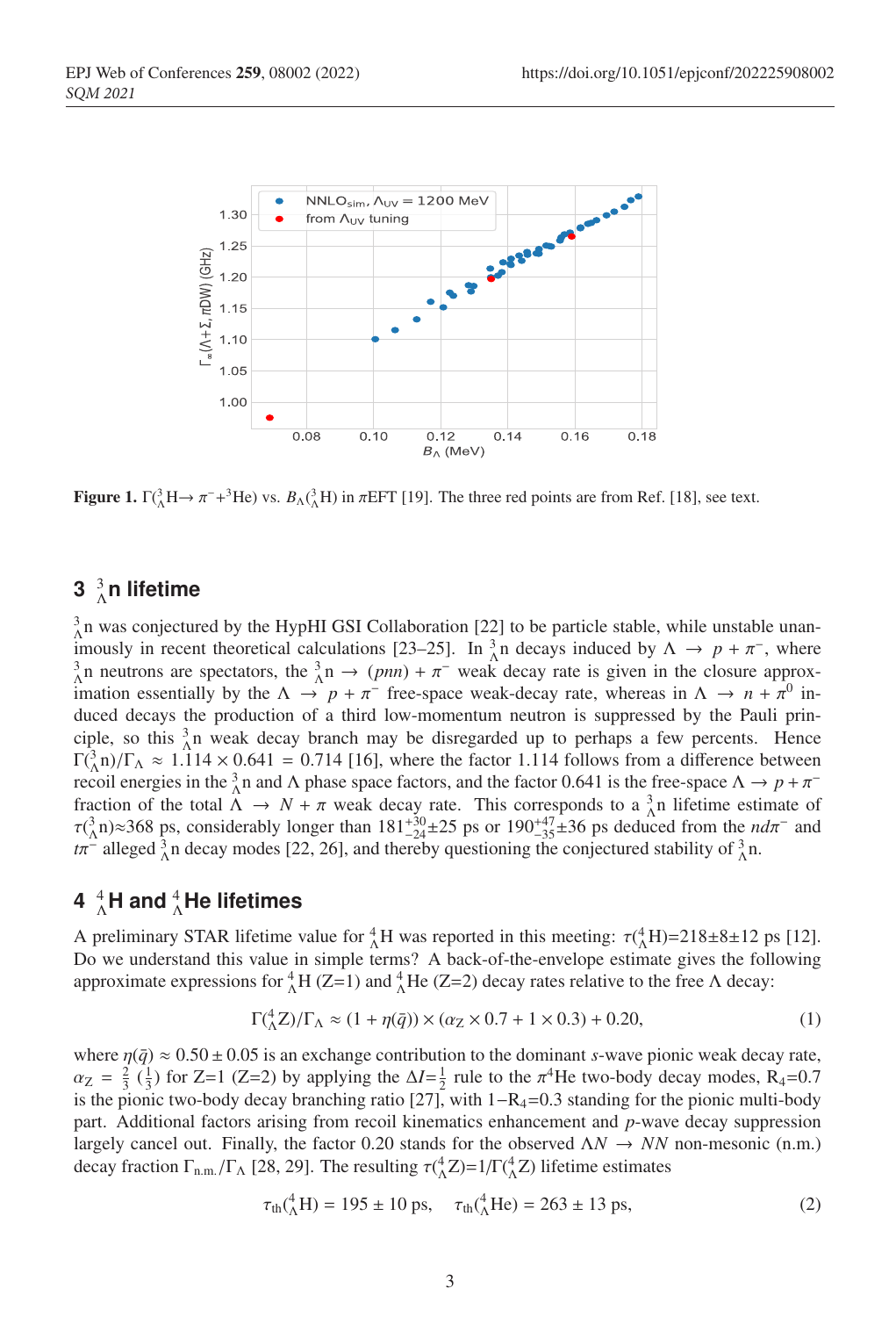with a 5% assigned theoretical uncertainty, are in good agreement with  $\tau_{\rm exp}(^4)H$ =193±25 ps and with  $\tau_{\rm exp}({}_{\Lambda}^4$ He)=250±19 ps as measured at KEK [28] and confirmed, for  ${}_{\Lambda}^4$ He, at BNL [29]. A preliminary value  $\tau_{\text{exp}}({}_{\Lambda}^{4}H)$ =180±7 ps (stat. only) was derived in a test run of E73 at J-PARC [30].

#### **5 Charge symmetry breaking**

A special feature of the  ${}^{4}_{\Lambda}H - {}^{4}_{\Lambda}H$ e mirror hypernuclei is the particularly strong charge symmetry breaking (CSB) reflected in their spectra, as shown in Fig. 2. Although one-pion exchange (OPE) does not contribute directly to the Λ*N* strong interaction owing to isospin invariance, it does contribute as pointed out by Dalitz and von Hippel (DvH) through a CSB potential  $V_{\text{CSB}}^{\text{OPE}}$  generated by admixing the SU(3) octet  $\Lambda_{I=0}$  and  $\Sigma_{I=1}^0$  hyperons in the physical  $\Lambda$  hyperon [34]. For the  ${}^4_\Lambda \text{H}{}^{-4}_\Lambda \text{He}$  g.s. levels built on the mirror <sup>3</sup>H–<sup>3</sup>He cores, and using  $A=4$  wavefunctions generated within a LO  $\pi$ EFT no-core shell-model calculation [35], the regularized Yukawa tail of  $V_{\text{CSB}}^{\text{OPE}}$  gives rise to

$$
OPE (DvH): \Delta B_{\Lambda}^{J=0} \approx 175 \pm 40 \text{ keV}, \quad \Delta B_{\Lambda}^{J=1} \approx -50 \pm 10 \text{ keV}, \tag{3}
$$

where  $\Delta B_{\Lambda}^J = B_{\Lambda}^J(\Lambda + 1) + B_{\Lambda}^J(\Lambda + 1)$ . Remarkably, the large  $\Delta B_{\Lambda}^{J=0}$  OPE CSB (central plus tensor) contribution to the splitting of the  ${}_{\Lambda}^{4}H_{\Lambda}^{-4}$ He mirror g.s. levels roughly agrees with the observed value  $\Delta B_{\Lambda}^{J=0}$ =233±92 keV shown in Fig. 2 which is considerably larger than the ≈70 keV CSB part of the Coulomb-dominated Δ*B*(<sup>3</sup>H–<sup>3</sup>He)=764 keV in the mirror core nuclei, driven apparently by shortrange ρ0-ω mixing. Considerably smaller hypernuclear CSB contributions were found in Λ*NNN* calculations by Coon *et al.* [36]:  $\Delta B_{\Lambda}^{J=0}(\pi^0 \eta + \rho^0 \omega) \approx -20 \text{ keV}, \Delta B_{\Lambda}^{J=0}(\pi^0 \eta + \rho^0 \omega) \approx -10 \text{ keV}.$ 



**Figure 2.**  $A = 4$  hypernuclear level scheme. Recent measurements of  $^{4}_{A}He(1^{+})$  excitation energy [31] and of  ${}_{\Lambda}^{4}H(0_{g.s.}^{+})$  binding energy [32] are marked in red. CSB splittings are shown to the right of the  ${}_{\Lambda}^{4}H$ e levels. Preliminary values from STAR are  $\Delta B_{\Lambda}^{J=0}$  = 0.13±0.13±0.07 MeV,  $\Delta B_{\Lambda}^{J=1}$  = −0.19±0.13±0.07 MeV [33].

### **6 Onset of** ΛΛ **hypernuclear binding**

Reliable data on ΛΛ hypernuclei are scarce. the Nagara emulsion event [37, 38] identified unambiguously as  $^{6}_{\Lambda\Lambda}$ He, with  $\Delta B_{\Lambda\Lambda}$ ( $^{6}_{\Lambda\Lambda}$ He)= $B_{\Lambda\Lambda}$ ( $^{6}_{\Lambda\Lambda}$ He)– $2B_{\Lambda}$ ( $^{5}_{\Lambda}$ He)=0.67±0.17 MeV [38], is the lightest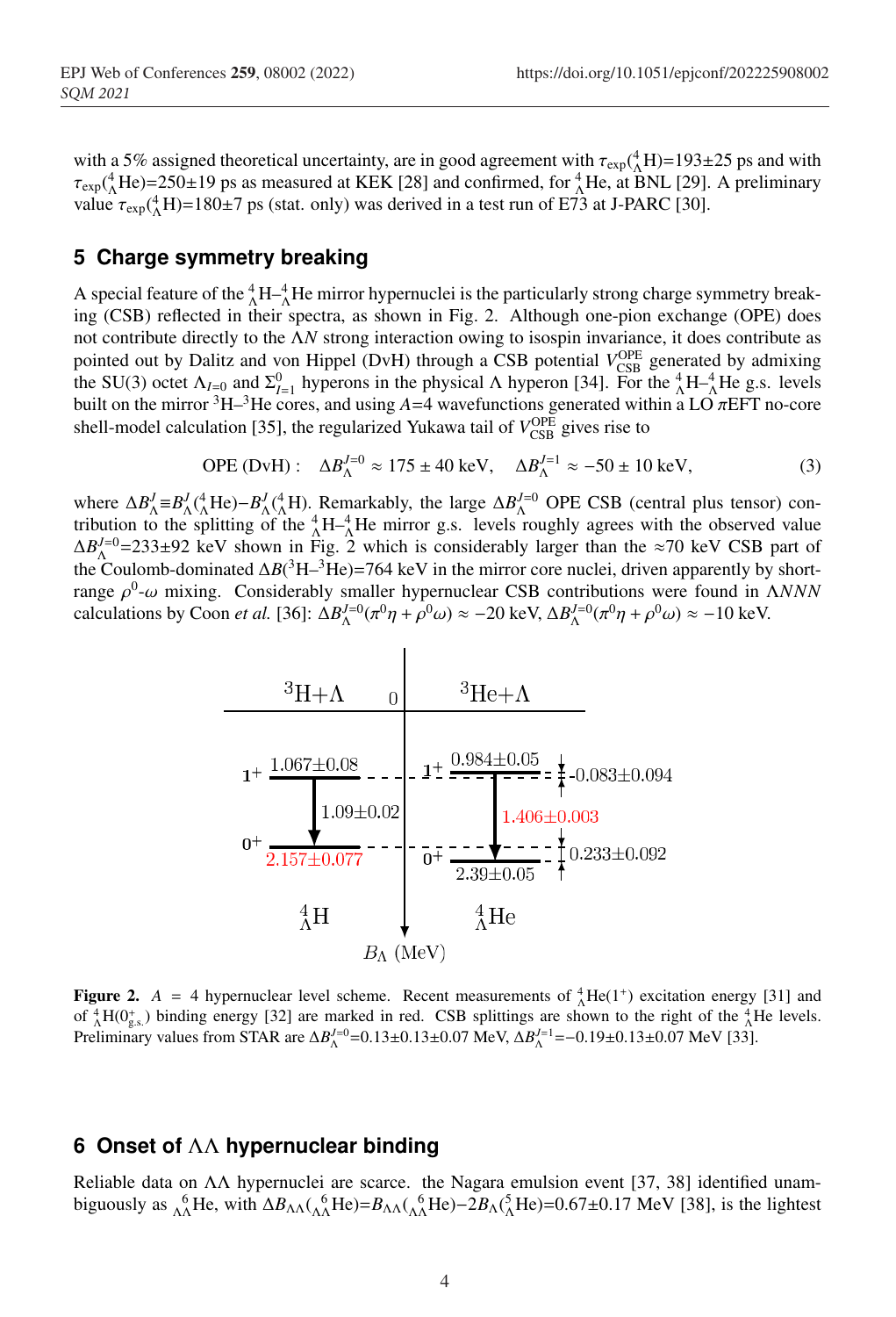particle-stable ΛΛ hypernucleus found so far. Are there lighter particle-stable ΛΛ species? This question has been addressed recently in a LO  $\#EFT$  calculation [39], sketched below, and in a full coupled-channel πEFT calculation at NLO [40], both concluding that the onset of ΛΛ hypernuclear binding is given by the isodoublet  ${}_{\Lambda\Lambda}^{5}H - {}_{\Lambda\Lambda}^{5}He$ .



Figure 3. Left:  $B_A(\Lambda_A^5$ He,  $A_A^4$ H,  $A_A^5$ H) from  $\#EFT$  calculations [39]. Black error bars reflect given uncertainties in  ${}_{\Lambda}^{3}H$ ,  ${}_{\Lambda}^{4}H$ ,  ${}_{\Lambda}^{4}H^{*}$ ,  ${}_{\Lambda\Lambda}^{6}$ He  $B_{\Lambda}$  input data, red rectangles arise by varying  $a_{\Lambda\Lambda}$  between -0.5 to -1.9 fm. Thin dotted lines show extrapolations to  $\lambda \to \infty$  limits marked by gray horizontal bands. Right: Tjon lines calculations of  $B_\Lambda(\Lambda_{\Lambda}^5 H)$  vs.  $\Delta B_{\Lambda\Lambda}(\Lambda_{\Lambda}^6 He)$ , with vertical straight lines marking the experimental uncertainty of  $\Delta B_{\Lambda\Lambda}(\Lambda_{\Lambda}^6 He)$ .

 $Λ$  separation energy values  $B<sub>Λ</sub>(<sub>ΛΛ</sub><sup>5</sup><sub>Λ</sub>H)$  from  $#EFT$  calculations [39] are shown in the left panel of Fig. 3. Several representative values of the ΛΛ scattering length were used from a broad range of values suggested by analyses of ΛΛ correlations derived recently in relativistic heavyion collisions and by analyzing the KEK-PS E522 [41] invariant mass spectrum in the reaction <sup>12</sup>C( $K^-$ ,  $K^+$ )ΛΛ*X* near the ΛΛ threshold; see Ref. [39] for references. Here the choice of  $a_{\Lambda\Lambda}$  determines the one ΛΛ low-energy constant (LEC) required at LO, while the ΛΛ*N* LEC was fitted to the ΔB<sub>ΛΛ</sub>( ${}^{6}_{0}$ He)=0.67±0.17 MeV datum [38]. The reported calculations used several Λ*N* scatteringlength combinations, demonstrating that the Λ*N* model dependence is weak when it comes to double-Λ hypernuclei, provided *B*<sup>Λ</sup> values of single-Λ hypernuclei for *A* < 5 are fitted to generate the necessary *ΛNN* LECs. With values of  $B_{\Lambda}({}_{\Lambda\Lambda}^{5}H)~1$  MeV, calculated over a broad range of cutoff values  $\lambda$ , it is clear that the particle stability of  $\frac{3}{\Lambda\Lambda}H$  is robust, in contrast to  $\frac{4}{\Lambda\Lambda}H$  for which  $B_\Lambda(\frac{4}{\Lambda\Lambda}H)$  comes out negative over most of the permissible parameter space in these calculations. Finally, Tjon-line correlations [42] between  $B_A$ ( $\Lambda_A^5$ H) and  $B_A$ ( $\Lambda_A^6$ He) are demonstrated in the right panel of Fig. 3. We conclude that the isodoublet  $\frac{5}{\Lambda\Lambda}H-\frac{5}{\Lambda\Lambda}$ He marks the onset of  $\Lambda\Lambda$  hypernuclear binding. J-PARC Experiment E75 will search for  $_{\Lambda\Lambda}^{5}$ H [43].

### **Acknowledgments**

Discussions with my good colleagues coauthoring Refs. [16, 18, 35, 39] are gratefully acknowledged. This work is part of a project funded by the EU Horizon 2020 Research & Innovation Programme under grant agreement 824093.